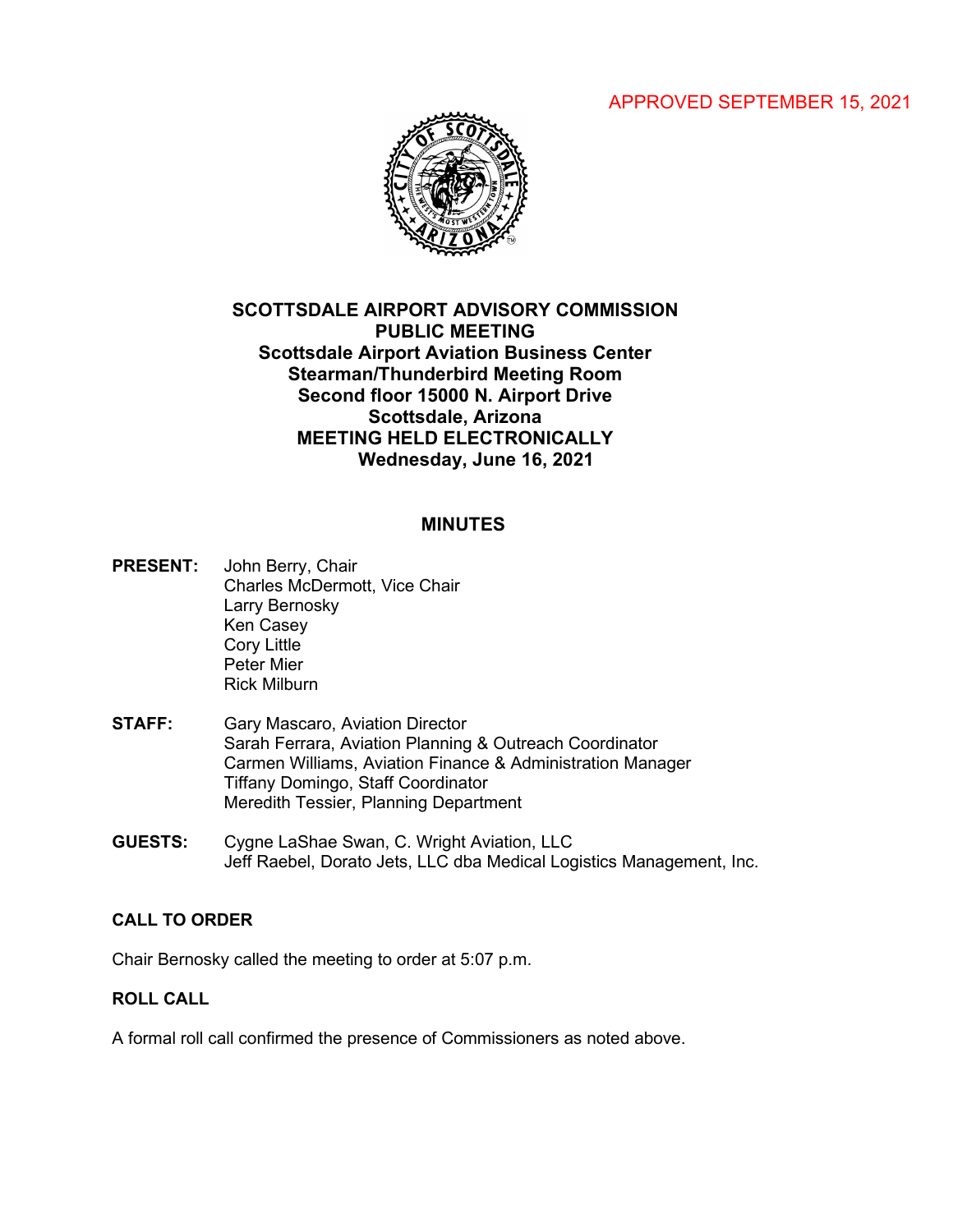# **AVIATION DIRECTOR'S REPORT**

Gary Mascaro, Aviation Director, informed the Commission that FBO Ross Aviation broke ground on their new hangar office facilities which includes 56,000 square feet of hangar space and over 5,000 square feet of office space. It is anticipated to be completed in 8 to 12 months. The Airport received an \$11 million FAA grant for the Runway Rehabilitation project scheduled to start July 2021.

### **PUBLIC COMMENT**

Chair Berry noted that one public comment was received via email from a City of Phoenix resident.

1. Regular Meeting: May 19, 2021

COMMISSIONER MIER MADE A MOTION TO APPROVE THE REGULAR MEETING MINUTES OF MAY 19, 2021 AS PRESENTED. COMMISSIONER LITTLE SECONDED THE MOTION, WHICH CARRIED 7/0 WITH CHAIR BERRY, VICE CHAIR MCDERMOTT, COMMISSIONERS BERNOSKY, CASEY, LITTLE, MIER AND MILBURN VOTING IN THE AFFIRMATIVE WITH NO DISSENTING VOTES.

## **REGULAR AGENDA ITEMS 1-9**

1. Discussion and Possible Action Regarding Application for Airport Aeronautical Business Permit for C. Wright Aviation, LLC to conduct aircraft sales and charter brokerage at the Scottsdale Airport.

Carmen Williams, Aviation Finance & Administration Manager, stated that the applicant has met all of the requirements of the permit and has submitted all required documentation. Owner, Cygne LaShae Swan, was present to answer any questions. In response to a question, Ms. Swan stated that she is not new to Scottsdale and has been here for seven years.

COMMISSIONER LITTLE MADE A MOTION TO APPROVE THE APPLICATION FOR AN AERONAUTICAL BUSINESS PERMIT FOR C. WRIGHT AVIATION, LLC TO CONDUCT AIRCRAFT SALES AND CHARTER BROKERAGE AT THE SCOTTSDALE AIRPORT. COMMISSIONER BERNOSKY SECONDED THE MOTION, WHICH CARRIED 7/0 WITH CHAIR BERRY, VICE CHAIR MCDERMOTT, COMMISSIONERS BERNOSKY, CASEY, LITTLE, MIER AND MILBURN VOTING IN THE AFFIRMATIVE WITH NO DISSENTING VOTES.

2. Discussion and Possible Action Regarding Application for Dorato Jets, LLC dba Medical Logistics Management, Inc. to conduct aircraft charter/management at the Scottsdale Airport.

Ms. Williams stated that Dorato will be basing a jet in the Airpark. The company conducts medical evacuation flights. They have met the requirements of the permit and have submitted all the required documentation. Jeff Raebel, Clinical Program Director, was present to answer questions. In response to a question, Mr. Raebel stated that the aircraft is a Lear 21 PR.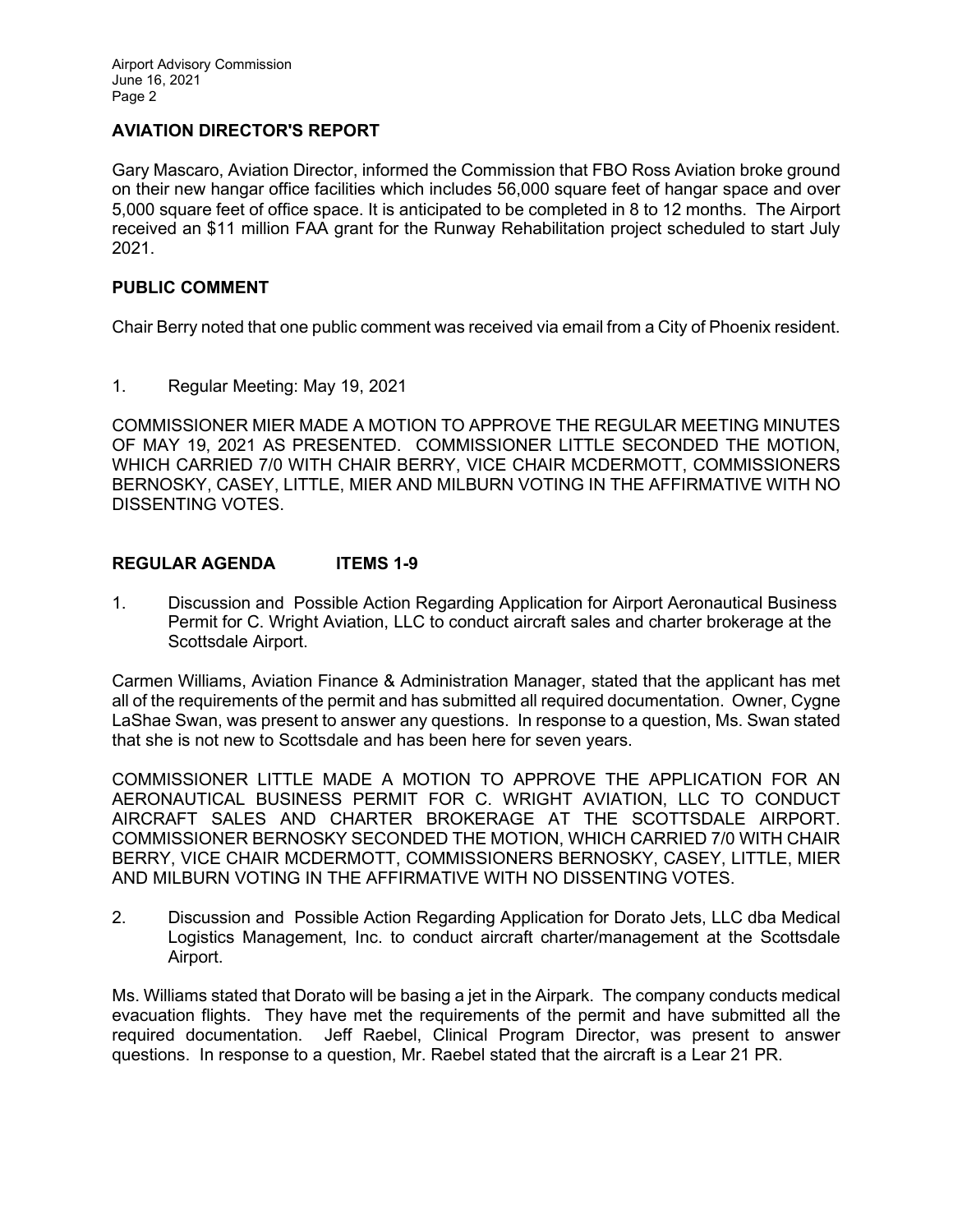Airport Advisory Commission June 16, 2021 Page 3

COMMISSIONER LITTLE MADE A MOTION TO APPROVE THE APPLICATION FOR AN AERONAUTICAL BUSINESS PERMIT FOR DORATO JETS, LLC DBA MEDICAL LOGISTICS MANAGEMENT, INC. COMMISSIONER CASEY SECONDED THE MOTION, WHICH CARRIED 7/0 WITH CHAIR BERRY, VICE CHAIR MCDERMOTT, COMMISSIONERS BERNOSKY, CASEY, LITTLE, MIER AND MILBURN VOTING IN THE AFFIRMATIVE WITH NO DISSENTING VOTES.

3. Discussion and Input Regarding Airport and Airpark Aeronautical Business Permit Additions, Revocations and Cancellations

Ms. Williams noted the two additions from this meeting. The only other change is the cancellation of No Delay, LLC for aircraft rental and flight training.

4. Discussion and Input Regarding the Monthly Construction Report

Mr. Mascaro provided an update on the General Aviation Box Hangars, which is 50 percent complete. Photographs were reviewed. Some steel platforms for roofing will be delayed for a month, however the project is still scheduled for October completion. In response to a question from Commissioner Mier regarding concrete shortages, Mr. Mascaro noted that there are many construction shortages, including wood, steel, concrete and asphalt. However, the contractors have done an excellent job securing materials for the project.

5. Discussion and Input Regarding the Monthly Operations Report

Mr. Mascaro stated that May numbers for total aircraft are a little bit lower compared to last year. Jet operations are up slightly. IFRs are up significantly, however the comparison is to the COVID pandemic period last year. Overall numbers are on par. There were three alerts and several incidents of small fuel leaks on ramps. There were several enforcement actions. U.S. Customs is up significantly with 182 operations and 37 U.S. visits. There are a total of 1,419 operations fiscal year-to-date. There are 25 PPRs for the calendar year.

6. Discussion and Input Regarding Financial Report for April 2021

Ms. Williams stated that the approved budget for revenues was \$4.6 million for April with actuals at \$5.9 million. For expenses, the budget was \$2.15 million with actuals slightly higher at \$2.21 million. For the April comparison to last year, there was \$857,095 in revenues for 2021 compared with \$466,431 in 2020. Expenses are slightly lower this year at \$233,868, compared to last year at \$268,305. The Aviation Fund cash balance is \$6.5 million as of the end of April. Jet fuel sales comparison to April of last year is up 81 percent. AVGAS is up 21 percent and Airpark fuel is up 84 percent. Overall for April, gallons are up 79.8 percent. For fiscal-year-todate, jet fuels are up 30 percent, AVGAS is up 13 percent and Airpark is up 5.5 percent. Actual gallons pumped total 11.1 million.

Mr. Mascaro added that City Council has adopted the City's budget, which is inclusive of the Airport's budget.